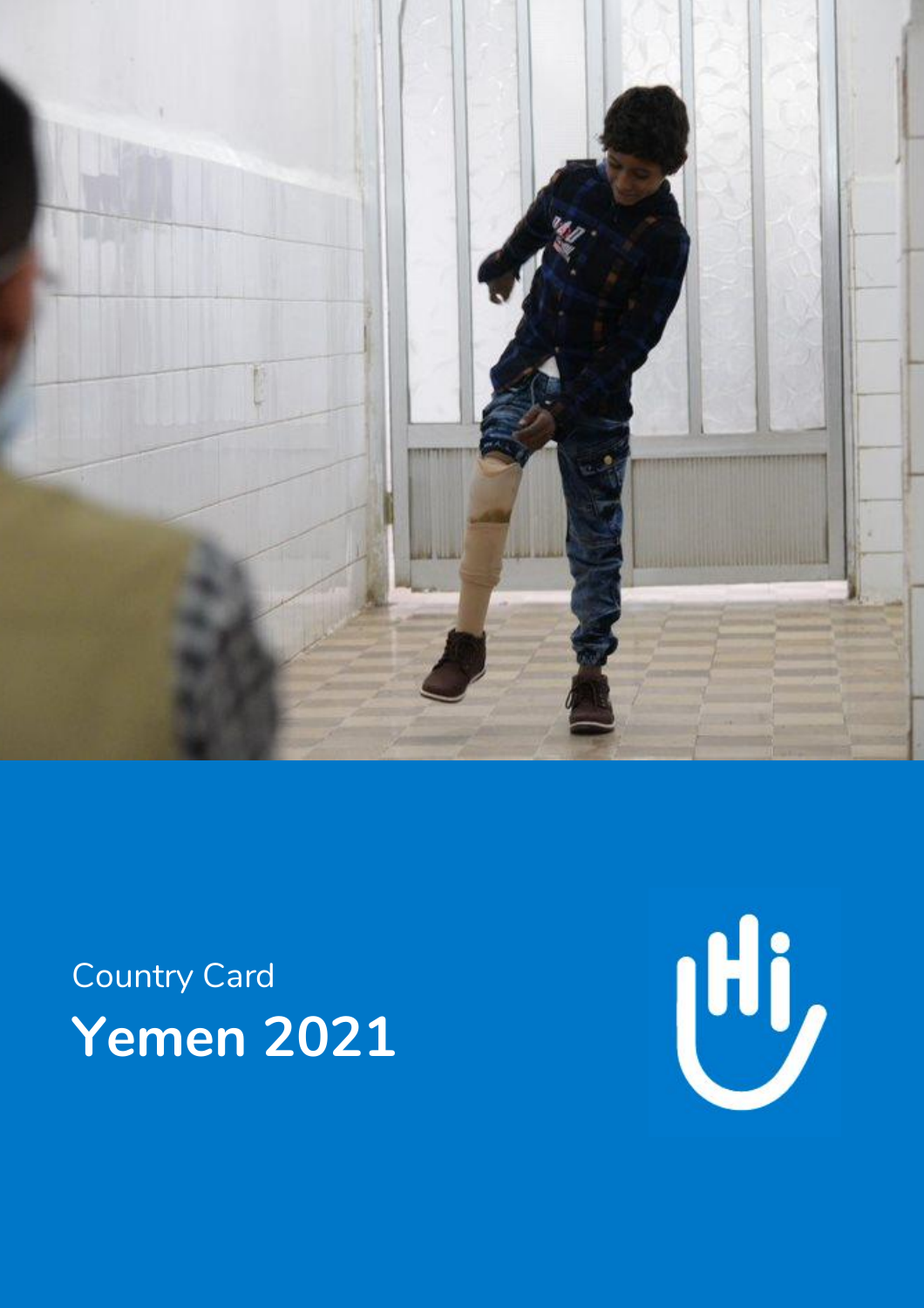

**HI has 127 staff members in Yemen**.

#### Yemen

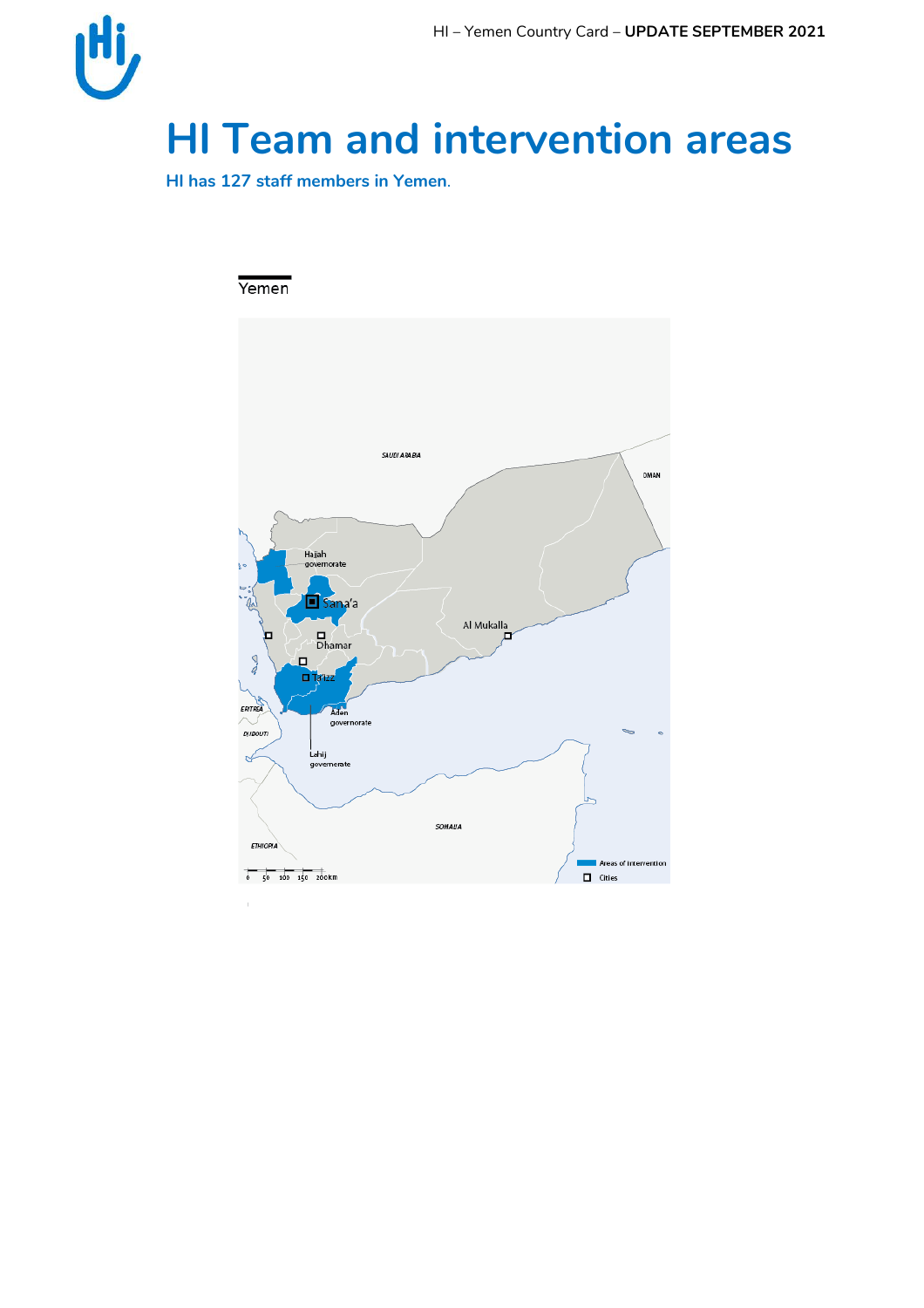

## **General data of the country**

## **a. General Data**

| <b>Country</b>                                          | Yemen         | Neighbouring country<br>(Saudi Arabia) | <b>France</b> |
|---------------------------------------------------------|---------------|----------------------------------------|---------------|
| Population                                              | 29 825 968    | 34 813 867                             | 67 391 582    |
| <b>IHDI</b>                                             | 0.47          | 0.85                                   | 0.9           |
| <b>Gender-related Development</b><br>Index              | 0.488         | 0.896                                  | 0.987         |
| <b>Maternal mortality</b>                               | 164           | 17                                     | 8             |
| <b>GINI Index</b>                                       | 36.7          | 45.9                                   | 31.6          |
| <b>Population within UNHCR</b><br>mandate               | 2 5 5 1 5 1 7 | 266                                    | 458919        |
| <b>INFORM</b> index                                     | 8.1           | 2.6                                    | 2.2           |
| <b>Fragile State Index</b>                              | 112.4         | 68.8                                   | 30.48         |
| <b>Public social protection</b>                         | 9.6           | 3.6                                    | 32.6          |
| Net official development<br>assistance received (M USD) | 4680.8        | $N/A^*$                                | N/A           |

*\*Saudi Arabia is the second biggest donor for Yemen in 2020 (466,285,318 USD)*

## **b. Humanitarian law instruments ratified by the country**

| <b>Humanitarian law instruments</b>                      | <b>Status</b> |
|----------------------------------------------------------|---------------|
| Mine Ban Treaty                                          | Ratified      |
| Convention on Cluster Munitions                          | Ratified      |
| UN Convention on the Rights of Persons with Disabilities | Ratified      |

### **c. Political and security context**

The Yemeni situation has particularly deteriorated over the last few years. Following the Arab Spring, the long-term President Al Abdullah Saleh had to resign in response to mass protests, and was replaced by his vice president Mr. Hadi. The Houthi movement - a group that fought against Saleh during the previous decade - took advantage of the new president's weakness by taking control of their northern heartland of Saada province and neighboring areas. In December 2014, the new president was eventually forced to flee after the Houthi militias took Sana'a from the governmental forces.

Since then, the country has faced a cycle of violence which culminated in March 2015 with the military intervention of a Saudi Led Coalition (SLC) - mainly composed of Saudi Arabia and United Arab Emirates, alongside other Arab States - aiming at the reinstatement of the former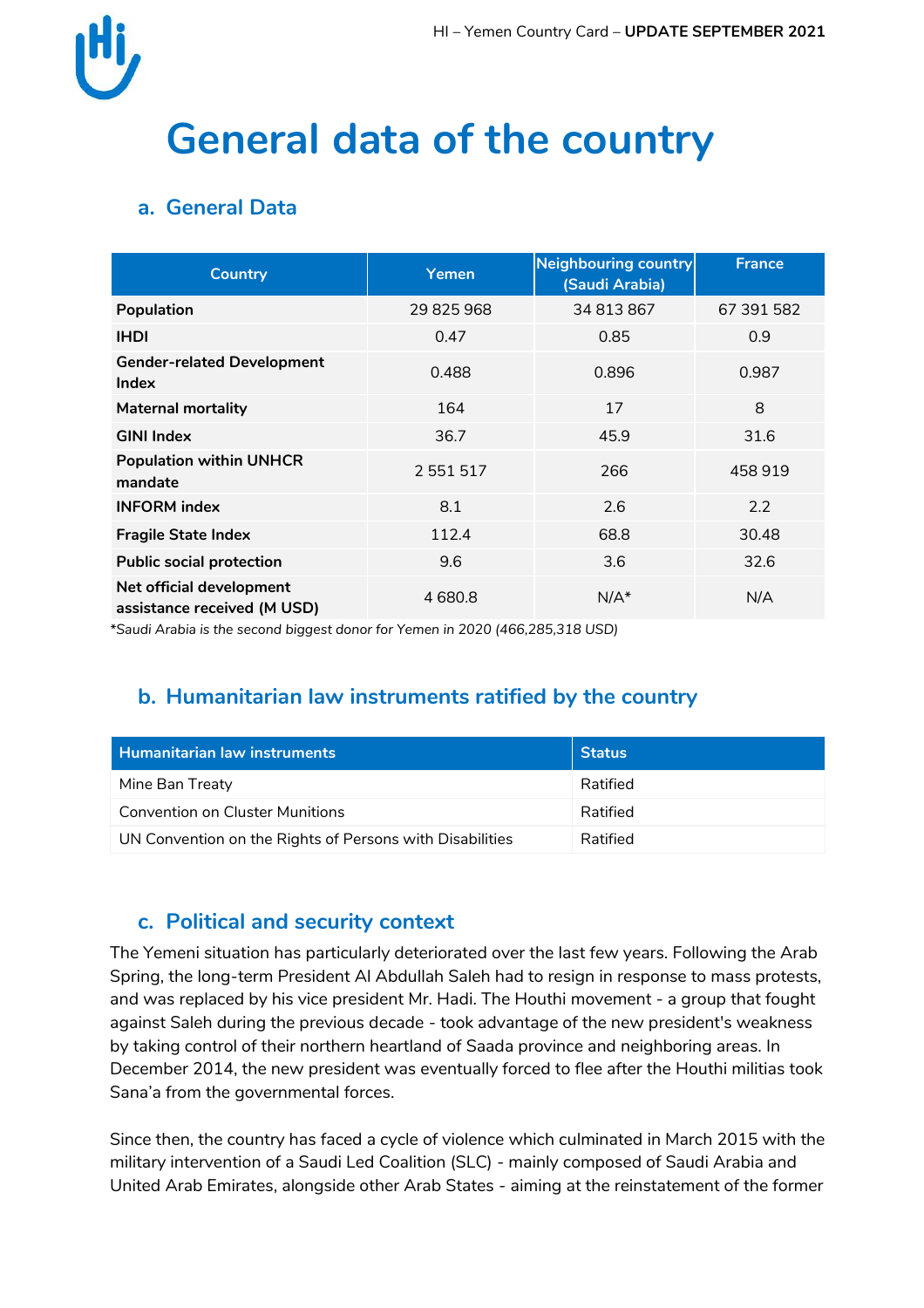

President Hadi. The Houthis formed an alliance with the former president Saleh. It collapsed in November 2017 following clashes over control of Sana'a: in December 2017, Houthi fighters launched an operation to take full control of the capital and Saleh was killed.

In 2018, while the Houthis were stabilizing their position in the Northern territories, the South of the country faced internal divisions as the separatist movement known as the Southern Transitional Council (STC) accused the Hadi government of corruption and mismanagement, provoking clashes between separatist units and government military forces in Aden. Even if the situation then returned to calm, tensions between the two groups remain: Demonstrations continue to take place regularly. End of 2018, the separatist officials called for a popular uprising in the South. The situation was made more complex by the divisions within the SLC: Saudi Arabia backing Mr. Hadi/loyalists government while the United Arab Emirates being closely aligned with the separatists.

In 2020, the war in Yemen is still ongoing, with renewed escalation of conflict near in the second half of the year. The spread of COVID-19 throughout Yemen placed immense pressure on Yemen's destroyed health and water infrastructure.

In the South of the country, the situation became more unstable with a double conflict in progress. First, along the frontline, with regular clashes between the pro-government forces and the Houthis. And secondly, tensions remain between the STC and the Hadi' government. During August 2019 and again in May 2020, these tensions eventually escalated to clashes within Aden city and the takeover of the city by the STC as well as other strategic points. The Riyadh Agreement, a power sharing agreement brokered by Saudi Arabia in November 2019 between the STC and Hadi's government, remains unfilled, though both parties pledged commitment to the agreement.

In 2021, conflict intensified in Ma'rib. Clashes heavily intensified from February 2021 onwards as the Houthis reinvigorated their efforts to push into Marib. Intense airstrikes were reported across the frontline areas, as well as increased cross-border attacks by the Houthis into Saudi Arabia. The number of conflict incidents involving civilians in Marib continued to increase significantly over the course of 2021, with the majority of casualties as a result of shelling.

#### **Economy** (not data available after 2018)

The real GDP shrank by about 10.9% in 2017. Several factors have deepened the economic downturn, mainly the severe liquidity crisis in the banking system and public budget, which worsened at the end of 2016 and continued throughout 2017. Amid the disruption of public service programs, this crisis contributed to leave most of the public employees and retirees unpaid for several months and halted several economic activities, including electricity, oil and gas production and exports that were the lifeblood of the national economy. The Yemeni Central Bank was moved from Sana'a to Aden during 2017, which made the situation worse for civil servants in the north, causing issues with public services and health workers among other issues. The cumulative decline in real GDP was estimated at 47.1% during 2015-2017. Cumulative losses in the real GDP were estimated at \$ 32.5 billion during the same period.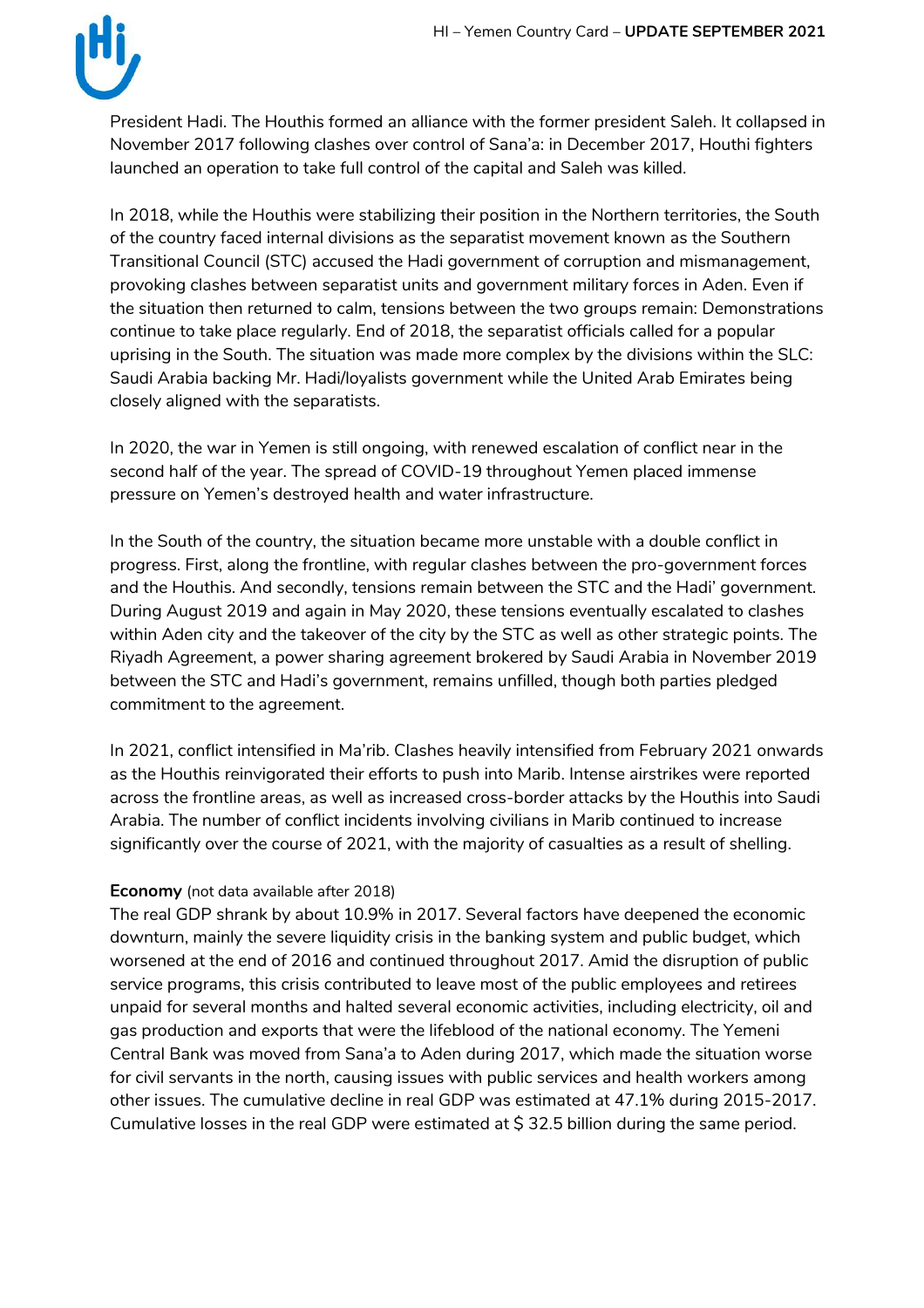

During 2015-2016, public revenues fell by about 60.6% in 2016, compared to 2014 due to the disruption of oil revenues, the suspension of the donor support to the public budget and the reduction in the tax revenues due to the damages sustained by the national economy.

Under pressure from the declining public revenues, public expenditures shrank by about 36% in 2016, compared to 2014. Public expenditures dropped to the lowest levels in 2017, which led to the non-payment of more than 1 million public employees, the disruption of the social protection programs, a lack of operating expenses in public institutions and basic social services in many governorates, and the non-payment of interests on domestic public debt. Inflation rate reached 25% between 20017 and 2020.

#### **Humanitarian situation**

in 2021, of over 30.5 million inhabitants, 20.7 million (66% of the total population) are considered in need of humanitarian assistance and protection, while an estimated 7.6 million people require services to treat or prevent malnutrition, including 4.7 million who are in acute need. While Covid-19 reliable data are not available, the pandemic has been spreading across the country since March 2020. Many of the public institutions that Yemenis depend on face collapse under the weight of COVID-19, non-payment of government salaries, budget cuts and defunding.

Many of the public institutions that Yemenis depend on face collapse under the weight of COVID-19, non-payment of government salaries, budget cuts and defunding. And despite great efforts, the March 2021 donor conference on Yemen resulted in a much disappointing outcome, and to date, despite further contributions made at the UNGA High Level Week, the Yemen HRP remains unfunded by 1 billion USD.

Moreover, the country is faced with a crippling economic crisis, driven by currency depreciation, skyrocketing food prices, an unprecedented fuel crisis and trade disruptions

With the recent re-escalations of conflict, significant new displacement occurred across the country and around Ma'rib especially where an estimated 1.5 million IDPs reside; IDPs in hosting sites are considered the most vulnerable, especially in terms of protection. The most vulnerable groups include men and women with disabilities/injuries, persons with chronic diseases, older people and children, particularly at stake in this conflict and with exacerbated pre-existing vulnerabilities.

The use of landmines, shells and missiles is extensive, leading to thousands of war injuries and deaths. In addition to active combat, Yemeni territory is increasingly contaminated by landmines and explosive remnants of war, mainly in the South and West Coast. The use of explosive weapons and the resulting contamination will have long term impact on the country for decades after conflicts. The political and security situation has a direct impact on the implementation of HI humanitarian aid: HI is facing restrictions on the presence of international staff and difficulties to access and provide humanitarian services to the affected population or conduct assessments due to administrative restrictions and security measures.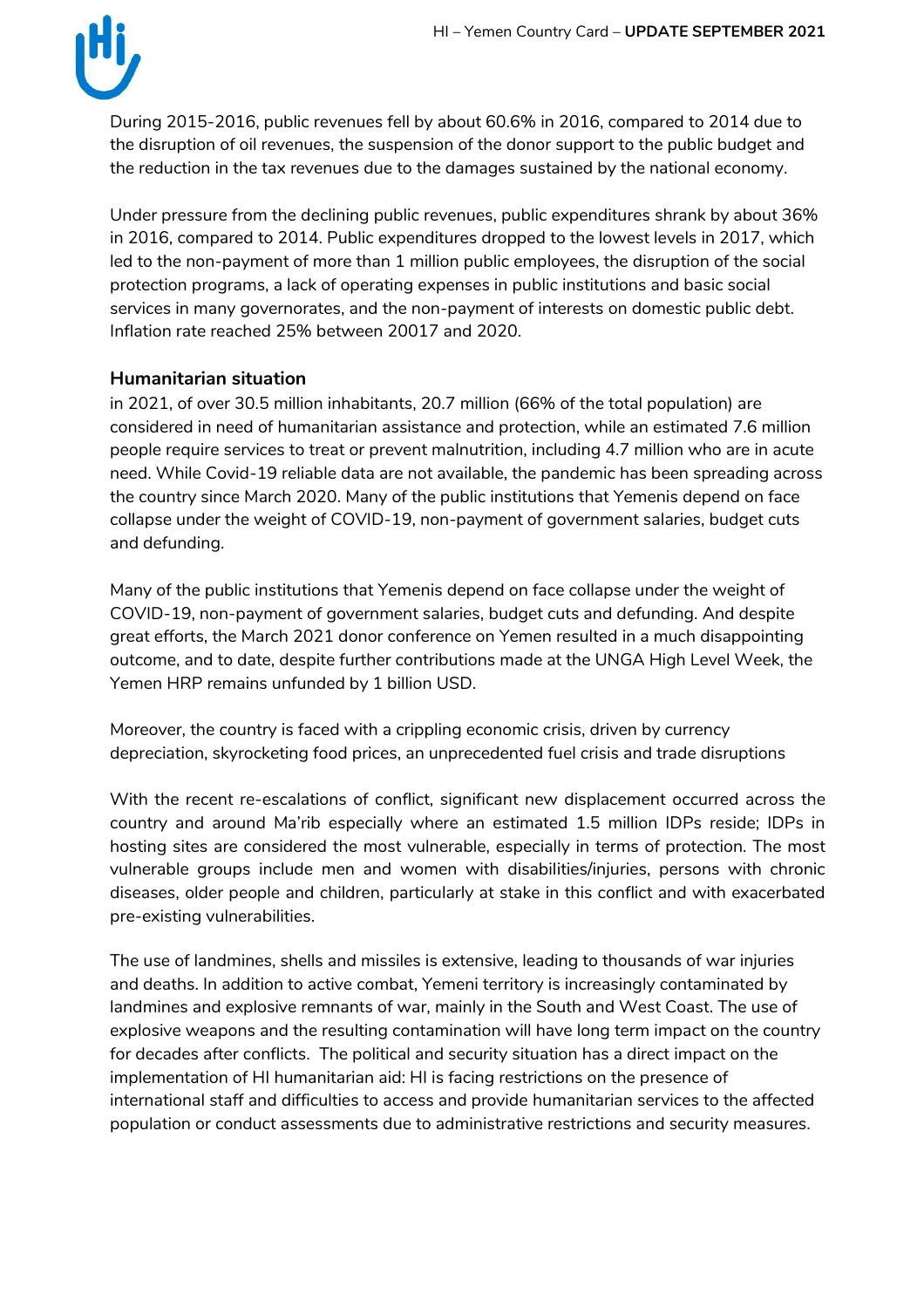# **Summary of HI presence in the country**

After a few years of absence, HI re-opened the mission in 2014 aiming at ensuring that Conventional Weapon victims and other Persons with Disabilities had access to urgent and qualitative rehabilitation services in Aden and Abyan governorates. In March 2016, HI launched rehabilitation and psychosocial support programs as well as inclusion activities.

In 2019, HI started rehabilitation and psychosocial support activities in a hospital in Aden, and worked at expanding its geographic and technical response in Yemen, to advise the health and rehabilitation services. Working through a consortium, HI continued to lead on inclusion training and awareness among humanitarian actors in Yemen to ensure that people the most vulnerable to marginalization are included in service provision. In Sana'a, HI has pursued its comprehensive rehabilitation support (including physical and functional rehabilitation, Assistive devices donation and MHPSS), in 4 hospitals and two physiotherapy centres.

In 2020, HI mobilized activities to support Yemen's response to the global COVID-19 pandemic. HI provided direct support to WHO-designated COVID-19 centres, technical training, sensitization and awareness sessions, and supplied PPE and donations of hygiene kits and assistive devices. We worked to ensure our rehabilitation services would continue safely through remote follow-up of our patient's cases and reduce the risk of long-term impairment. We also disseminated critical advice on inclusion to make sure humanitarian actors could adapt their activities to COVID-19 while continuing to include people most likely to be marginalized. Moreover, HI opened a base in Mokha, Tai'zz and started the implementation of rehabilitation and psychosocial support activities in two health facilities.

Since March 2021, HI has opened a new base in Hajjah City and commenced implementation of rehabilitation services in the city's main hospital. The mission is currently in the process of expanding its activities into Hodeidah, closer to the frontlines of conflict where needs are the greatest and specialized health services in emergency rehabilitation are severely lacking. At the same time, HI will commence the implementation of Explosive Ordnance Risk Education as soon as governmental authorisation is granted.

HI currently supports 4 Health Facilities and 1 Physiotherapy and Prosthesis Center in Sana'a and Amanat Al Asimah governorates, and 2 health facilities in Aden. HI also provides technical support to these facilities through the provision of assistive devices and equipment to establish rehabilitation units, coaching and training of the health facilities staff on functional rehabilitation and psychosocial support services, etc.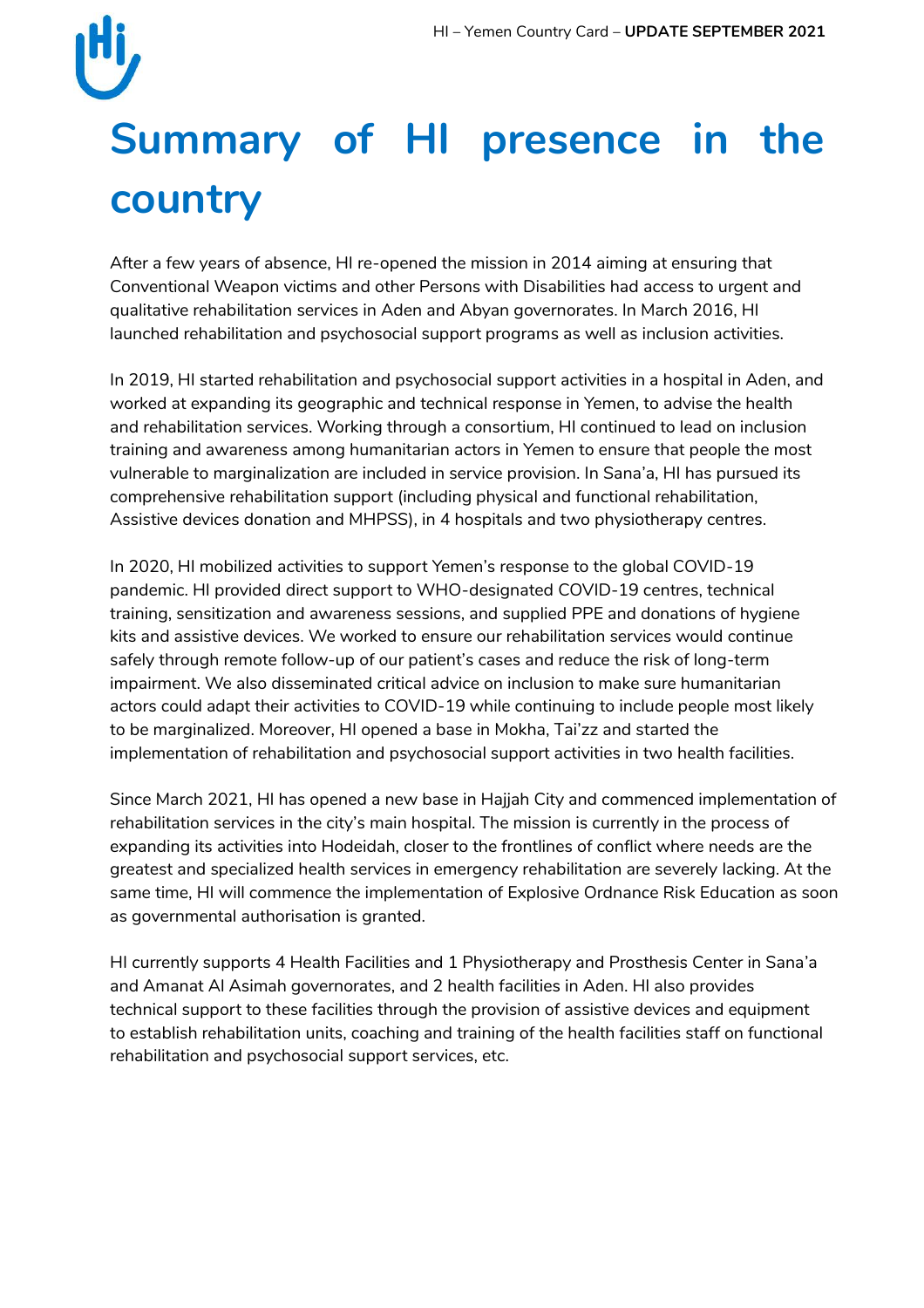

# **Overview on ongoing projects**

Sectors where HI conducts projects and focus on beneficiaries and operational partnerships

| <b>Project title and</b><br>main sector(s) of<br>intervention | <b>Objective of</b><br>project in the<br>sector | <b>Main activities</b>             | <b>Beneficiaries</b>     | <b>Final</b><br>beneficiaries | <b>Partners</b>  | Location         | <b>Dates of beginning</b><br>and end of the<br>project and donors |
|---------------------------------------------------------------|-------------------------------------------------|------------------------------------|--------------------------|-------------------------------|------------------|------------------|-------------------------------------------------------------------|
|                                                               |                                                 |                                    |                          |                               |                  |                  | funding it                                                        |
| Comprehensive                                                 | Contributing to                                 | Rehabilitation support, MHPSS      | 19,808 persons           | 19,808 persons                | 1 MoU with       |                  | Amanat Al Asima 07/2021 - 06/2023                                 |
| response to                                                   | reduce the                                      | and orientation on essential       | with received            | receive                       | MSF in Aden      | Lahj, Aden,      |                                                                   |
| specialized                                                   | vulnerabilities of                              | services for persons with          | comprehensive            | rehabilitation                |                  | Hodeidah, Taizz, | German Federal                                                    |
| Protection and                                                | crisis-affected                                 | disabilities and their caregivers. | rehabilitation care      | care including                | 2 services       | Hajjah           | Foreign Office                                                    |
| Health needs                                                  | populations of                                  |                                    | including MHPSS          | MHPSS session,                | contracts with   | Governoratess    | (GFFO)                                                            |
|                                                               | Yemen                                           | Assistive devices provision        | session,                 | caregivers                    | the              |                  |                                                                   |
| Physical and                                                  |                                                 |                                    | caregivers               | training and                  | Physiotherapy    |                  | ECHO (European                                                    |
| functional                                                    | Crisis-affected                                 | Training for rehabilitation staff  | training and             | support                       | and Prosthesis   |                  | Commission                                                        |
| rehabilitation                                                | persons with                                    | and non-rehabilitation workers.    | support                  |                               | Centers (PPC) in |                  | Humanitarian                                                      |
|                                                               | disabilities/injuri                             |                                    |                          | 915 persons                   | Sana'a and in    |                  | Office)                                                           |
|                                                               | es and their                                    | Provision of basic rehabilitation  | 915 persons will         | fitted with a                 | Aden             |                  |                                                                   |
|                                                               | caregivers have                                 | equipment, materials and           | be fitted with a         | prosthesis/ortho              |                  |                  | <b>SDC</b> (Swiss                                                 |
|                                                               | access to quality                               | financial support to HFs.          | prosthesis or an         | sis                           |                  |                  | Agency for                                                        |
|                                                               | comprehensive                                   |                                    | orthosis                 |                               |                  |                  | Development and                                                   |
|                                                               | rehabilitation                                  | Training of humanitarian actors'   |                          | Physiotherapist               |                  |                  | Cooperation)                                                      |
|                                                               | services.                                       | staff OPDs and community focal     | Physiotherapists,        | s, assistants of              |                  |                  |                                                                   |
|                                                               |                                                 | points on identification of        | assistants of            | physiotherapist               |                  |                  |                                                                   |
|                                                               |                                                 | persons with disabilities and      | physiotherapist at       | at Health                     |                  |                  |                                                                   |
|                                                               |                                                 | referral for rehabilitation        | <b>Health facilities</b> | facilities                    |                  |                  |                                                                   |
|                                                               |                                                 | services; and on the job           | (Hospitals) will         | (Hospitals)                   |                  |                  |                                                                   |
|                                                               |                                                 | coaching for rehabilitation staffs | receive training         | receive training              |                  |                  |                                                                   |
|                                                               |                                                 | in the HFs (PTs and PTAs).         | and on-job               | and on-job                    |                  |                  |                                                                   |
|                                                               |                                                 |                                    | coaching                 | coaching                      |                  |                  |                                                                   |
|                                                               |                                                 | Provide training on identification |                          |                               |                  |                  |                                                                   |
|                                                               |                                                 | of key common complex              | 9 health facilities      | 9 health                      |                  |                  |                                                                   |
|                                                               |                                                 | pathologies and advanced           | (hospitals) are          | facilities                    |                  |                  |                                                                   |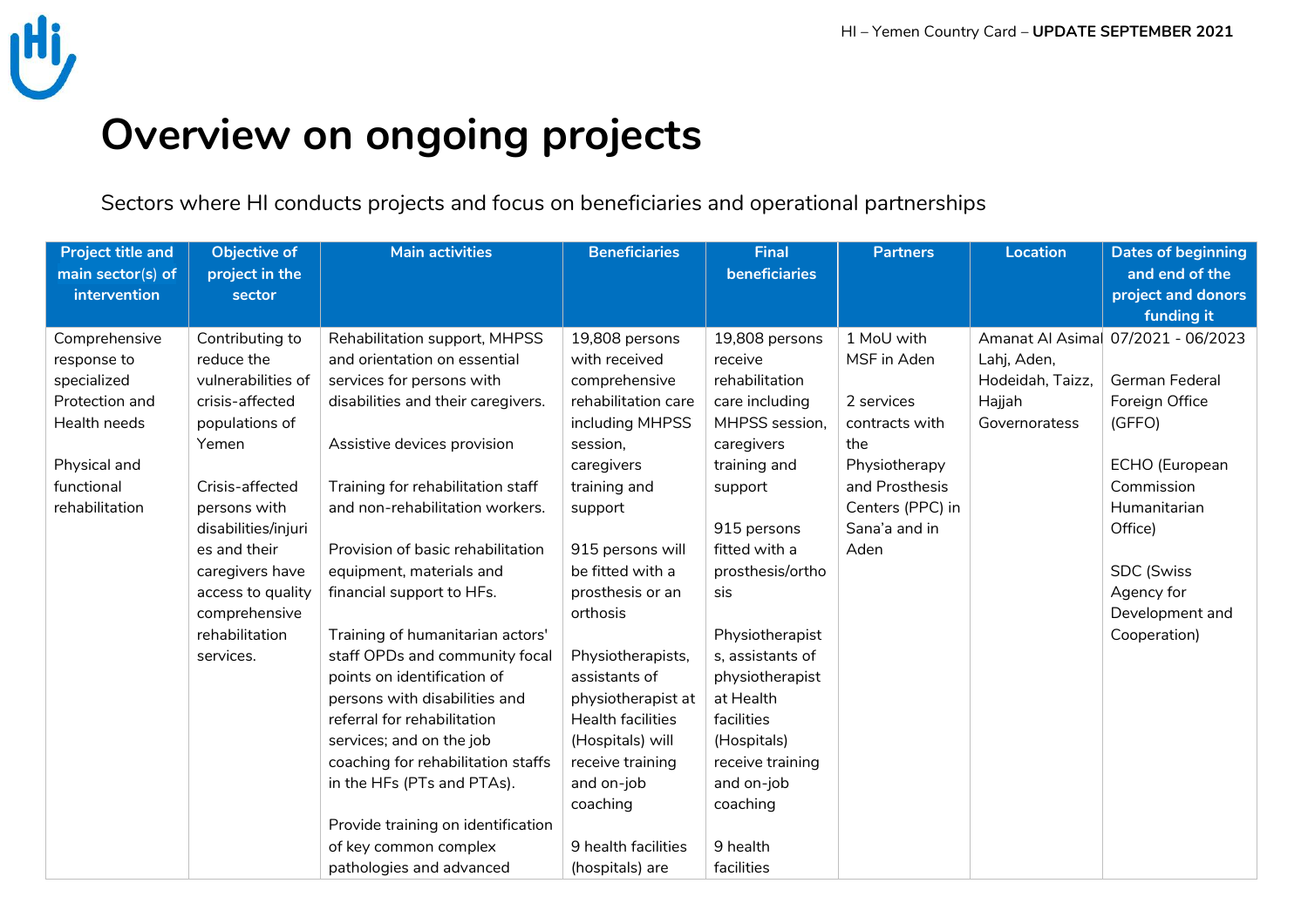

|                     |                     | clinical skills training for       | supported on the     | (hospitals) are   |                   |                           |                 |
|---------------------|---------------------|------------------------------------|----------------------|-------------------|-------------------|---------------------------|-----------------|
|                     |                     | rehabilitation professionals on    | running cost of      | supported on      |                   |                           |                 |
|                     |                     | management of complex and          | their rehabilitation | the running cost  |                   |                           |                 |
|                     |                     | diverse interventions.             | service and the      | of their          |                   |                           |                 |
|                     |                     |                                    | furniture of the     | rehabilitation    |                   |                           |                 |
|                     |                     | Direct identification and referral | physiotherapy        | service and the   |                   |                           |                 |
|                     |                     | of P&O cases                       | room                 | furniture of the  |                   |                           |                 |
|                     |                     |                                    |                      | physiotherapy     |                   |                           |                 |
|                     |                     | Provision of definitive P&O        |                      | room              |                   |                           |                 |
|                     |                     | devices through P&O service        |                      |                   |                   |                           |                 |
|                     |                     | provider                           |                      |                   |                   |                           |                 |
|                     |                     |                                    |                      |                   |                   |                           |                 |
| Response to         | Vulnerable          | Identification and training of     | 19 008 persons       | 19,008 persons    | No partnership    | Amanat Al Asima 07/2021 - |                 |
| specialized         | groups' (such as    | community/disability focal         | will benefit of      | will benefit of   | agreement at      | Lahj, Aden,               | 06/2023         |
| Protection and      | persons with        | points to promote non-             | awareness            | awareness         | this stage of the | Hodeidah, Taizz,          |                 |
| Health needs for    | disabilities/injuri | discrimination and disability      | sessions to          | sessions to       | implementation    | Hajjah                    | German Federal  |
| vulnerable conflict | es) concerns,       | inclusion among community          | promote positive     | promote           |                   | Governoratess             | Foreign Office  |
| affected persons    | needs and           | members.                           | attitudes towards    | positive          |                   |                           | (GFFO)          |
|                     | protection are at   |                                    | affected             | attitudes         |                   |                           |                 |
| Inclusive           | the centre of       | Conduct community awareness        | population           | towards           |                   |                           | ECHO (European  |
| Humanitarian        | decision-making     | raising sessions and provision of  | regarding            | affected          |                   |                           | Commission      |
| Action              | processes at        | IEC material on inclusion of       | vulnerability risks  | population        |                   |                           | Humanitarian    |
|                     | local, regional     | people with disabilities and       | and factors of       | regarding         |                   |                           | Office)         |
|                     | and                 | other vulnerable groups.           | exclusion            | vulnerability     |                   |                           |                 |
|                     | international       |                                    |                      | risks and factors |                   |                           | SDC (Swiss      |
|                     | level.              | Sensitization meetings with        | 3 advocacy           | of exclusion      |                   |                           | Agency for      |
|                     |                     | clusters, local and international  | products             |                   |                   |                           | Development and |
|                     |                     | actors through the Inclusion       | produced and         | 3 advocacy        |                   |                           |                 |
|                     |                     | Task Force.                        | disseminated         | products          |                   |                           | Cooperation)    |
|                     |                     |                                    |                      |                   |                   |                           |                 |
|                     |                     |                                    |                      | produced and      |                   |                           |                 |
|                     |                     | Provision of bilateral coaching    | <b>INGOs will</b>    | disseminated      |                   |                           |                 |
|                     |                     | support on inclusion to            | receive a            |                   |                   |                           |                 |
|                     |                     | humanitarian actors.               | technical support    | <b>INGOs will</b> |                   |                           |                 |
|                     |                     |                                    | and/or trainings     | receive a         |                   |                           |                 |
|                     |                     | Produce awareness-raising          | to become more       | technical         |                   |                           |                 |
|                     |                     | materials and messages             | inclusive            | support and/or    |                   |                           |                 |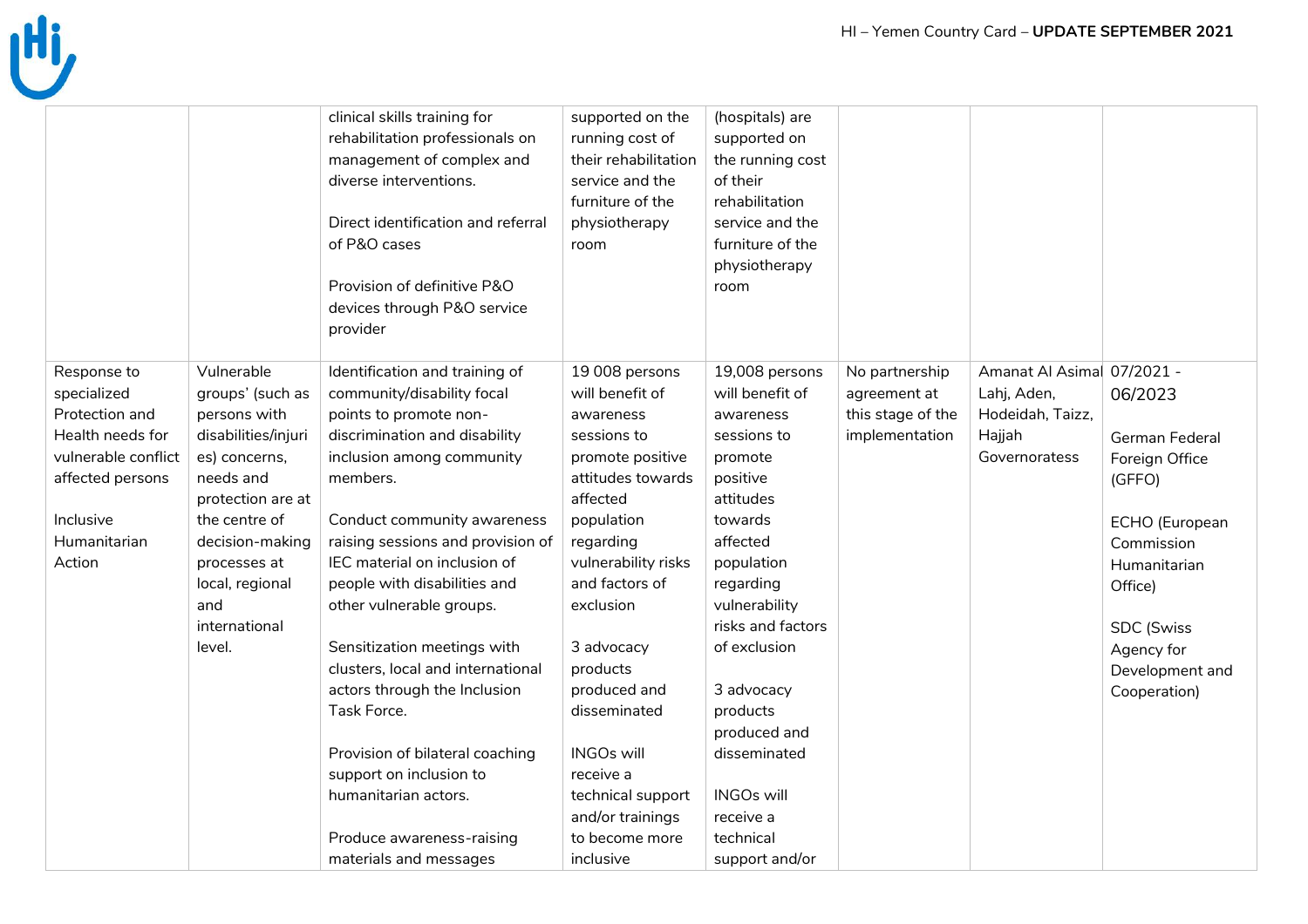

|                                                                                                                                                                                       |                                                                                                                                                                                                              | highlighting the impact of<br>Yemen crisis on persons with<br>disability and/or injuries.                                                                                                                                                                                                    |                                                                                                                                                                                                                                                                      | trainings to<br>become more<br>inclusive                                                                                                                                                                                                                               |                                                                       |                                                            |                                                                                                                                                                                                                           |
|---------------------------------------------------------------------------------------------------------------------------------------------------------------------------------------|--------------------------------------------------------------------------------------------------------------------------------------------------------------------------------------------------------------|----------------------------------------------------------------------------------------------------------------------------------------------------------------------------------------------------------------------------------------------------------------------------------------------|----------------------------------------------------------------------------------------------------------------------------------------------------------------------------------------------------------------------------------------------------------------------|------------------------------------------------------------------------------------------------------------------------------------------------------------------------------------------------------------------------------------------------------------------------|-----------------------------------------------------------------------|------------------------------------------------------------|---------------------------------------------------------------------------------------------------------------------------------------------------------------------------------------------------------------------------|
|                                                                                                                                                                                       |                                                                                                                                                                                                              | Coordination with relevant<br>actors on humanitarian access<br>to vulnerable groups.<br>Support to IRG-Ministry of<br>Public Health and Population on<br>formulation and development of                                                                                                      |                                                                                                                                                                                                                                                                      |                                                                                                                                                                                                                                                                        |                                                                       |                                                            |                                                                                                                                                                                                                           |
|                                                                                                                                                                                       |                                                                                                                                                                                                              | national disability guidelines.                                                                                                                                                                                                                                                              |                                                                                                                                                                                                                                                                      |                                                                                                                                                                                                                                                                        |                                                                       |                                                            |                                                                                                                                                                                                                           |
| Integrated<br>comprehensive<br>response to<br>specialized<br>Protection and<br>Health needs for<br>vulnerable conflict<br>affected persons<br>Explosive<br>Ordnance Risk<br>Education | Contributing to<br>reduce the<br>vulnerabilities of<br>crisis-affected<br>populations of<br>Yemen<br>Immediate<br>threats caused<br>by mines, ERWs<br>and IEDs to at-<br>risk<br>communities are<br>reduced. | Conduct community awareness<br>raising sessions and provision of<br>IEC material on risk education.<br>Coordination with YEMACC<br>provide support on Victim<br>assistance and harmonization of<br><b>IEC Materials.</b><br>Knowledge Attitude and<br>Practices Survey to measure<br>change. | 34,980 persons<br>(men, women,<br>girls and boys)<br>will receive<br>adapted risk<br>education<br>sessions<br>according to their<br>age and gender<br>Yemen Executive<br>Mine Action<br>Centre (YEMAC)<br>and Yemen Mine<br>Action<br>Coordination<br>Center (YMACC) | 34,980 persons<br>(men, women,<br>girls and boys)<br>will receive<br>adapted risk<br>education<br>sessions<br>according to<br>their age and<br>gender<br>Yemen<br><b>Executive Mine</b><br><b>Action Centre</b><br>(YEMAC) and<br>Yemen Mine<br>Action<br>Coordination | No partnership<br>agreement at<br>this stage of the<br>implementation | Lahj, Aden,<br>Hodeidah, Taizz,<br>Hajjah<br>Governoratess | Amanat Al Asimal 06/2021 - 30 June<br>2023<br>German Federal<br>Foreign Office<br>(GFFO)<br>ECHO (European<br>Commission<br>Humanitarian<br>Office)<br><b>SDC</b> (Swiss<br>Agency for<br>Development and<br>Cooperation) |
| Response to                                                                                                                                                                           | To improve                                                                                                                                                                                                   | Persons with disability/injuries                                                                                                                                                                                                                                                             | 3600                                                                                                                                                                                                                                                                 | Center (YMACC)<br>3600                                                                                                                                                                                                                                                 | No partnership                                                        | Taizz                                                      | $01/2021 - 01/2022$                                                                                                                                                                                                       |
| specialised<br>protection<br>services needs for                                                                                                                                       | access to<br>specialized<br>protection                                                                                                                                                                       | have increased access to<br>rehabilitation services                                                                                                                                                                                                                                          | beneficiaries                                                                                                                                                                                                                                                        | beneficiaries                                                                                                                                                                                                                                                          | at this stage of<br>the<br>implementation                             | Governorate                                                |                                                                                                                                                                                                                           |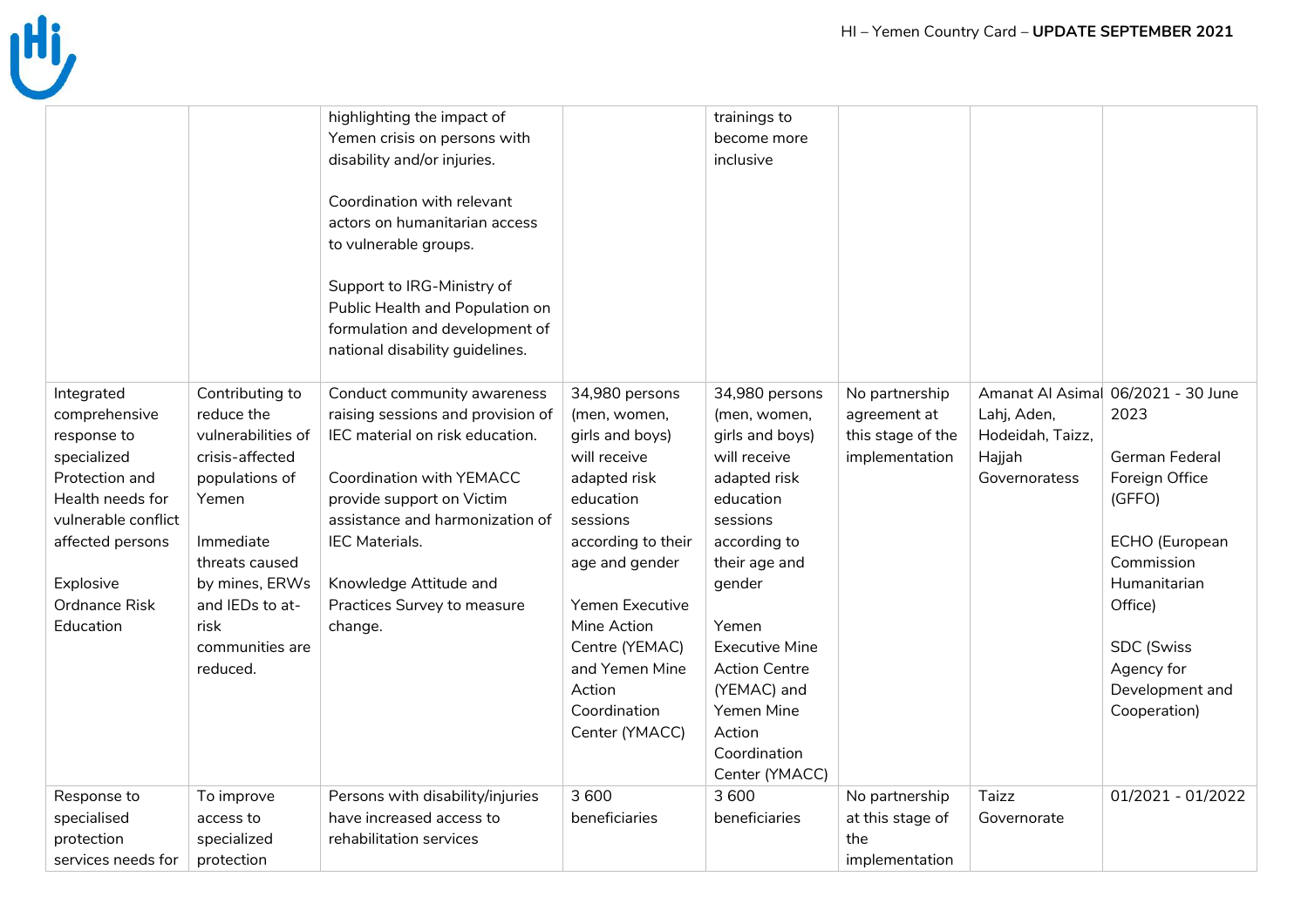| vulnerable adults | services for      | Humanitarian actors have        |  |  | YHF (Yemen   |
|-------------------|-------------------|---------------------------------|--|--|--------------|
| and               | vulnerable        | increased knowledge on the      |  |  | Humanitarian |
| children with     | adults and        | inclusion of persons with       |  |  | Funds)       |
| disability/injury | children with     | disability and have improved    |  |  |              |
|                   | disability/injury | inclusive practices in their    |  |  |              |
| Physical and      | and survivors of  | humanitarian responses.         |  |  |              |
| functional        | explosive         |                                 |  |  |              |
| rehabilitation    | remnants of       | Communities in contaminated     |  |  |              |
|                   | war, in one of    | areas have improved knowledge   |  |  |              |
| Inclusive         | hard-to-reach     | of the risks posed by explosive |  |  |              |
| Humanitarian      | areas, Al Mokha   | ordnances                       |  |  |              |
| Action            | district          |                                 |  |  |              |
|                   |                   |                                 |  |  |              |
| Explosive         |                   |                                 |  |  |              |
| Ordnance Risk     |                   |                                 |  |  |              |
| Education         |                   |                                 |  |  |              |
|                   |                   |                                 |  |  |              |